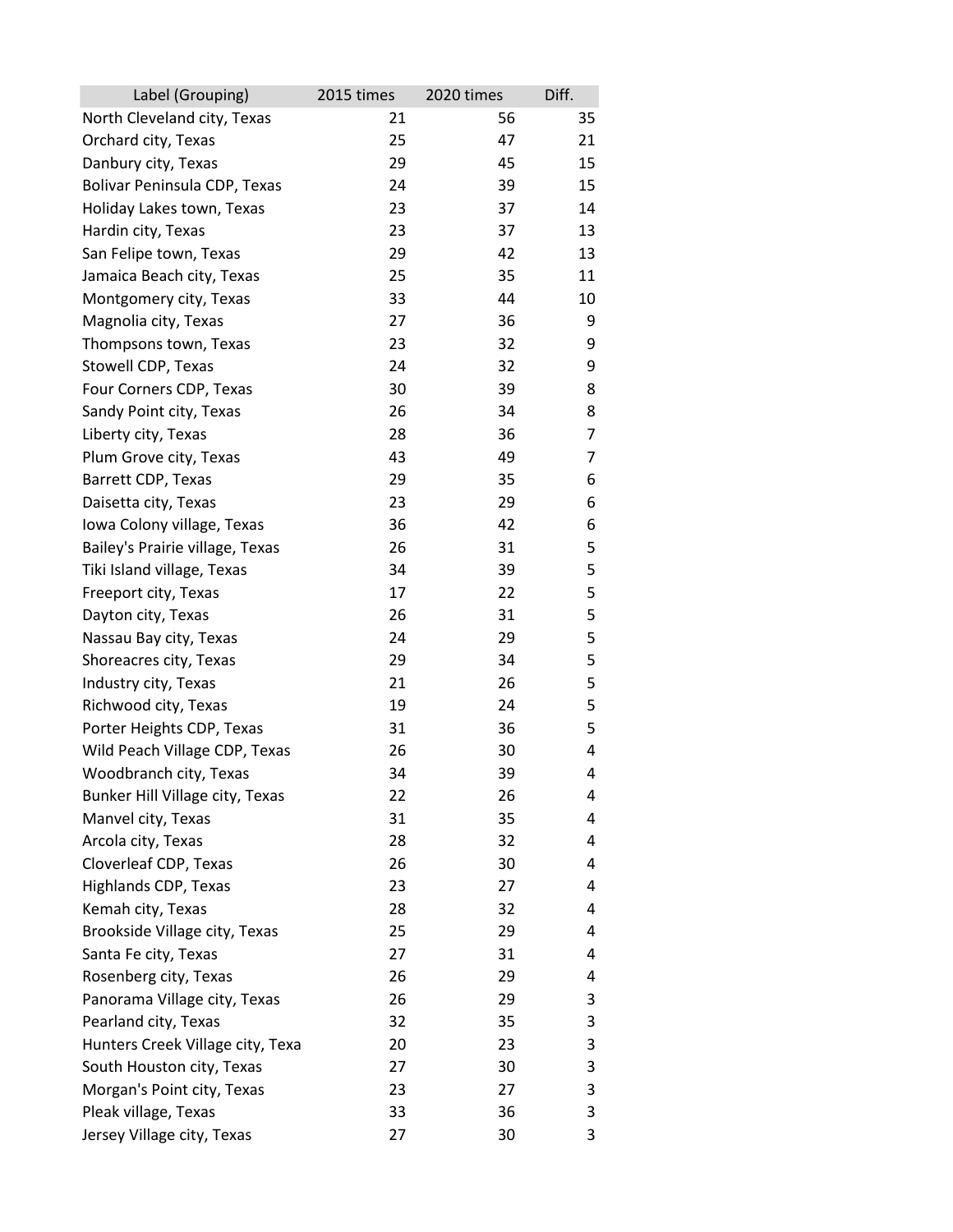| Bayou Vista city, Texas          | 31 | 33 | 3              |        |
|----------------------------------|----|----|----------------|--------|
| Simonton city, Texas             | 38 | 41 | 3              |        |
| West Columbia city, Texas        | 23 | 26 | 3              |        |
| Channelview CDP, Texas           | 26 | 28 | 3              |        |
| Aldine CDP, Texas                | 29 | 32 | 3              |        |
| West University Place city, Texa | 18 | 21 | 3              |        |
| Fresno CDP, Texas                | 34 | 36 | 3              |        |
| Atascocita CDP, Texas            | 32 | 34 | $\overline{2}$ |        |
| Kenefick town, Texas             | 38 | 40 | $\overline{2}$ |        |
| Fulshear city, Texas             | 37 | 40 | $\overline{2}$ |        |
| Deer Park city, Texas            | 23 | 25 | $\overline{2}$ |        |
| Sweeny city, Texas               | 22 | 24 | $\overline{2}$ |        |
| Liverpool city, Texas            | 33 | 35 | $\overline{2}$ |        |
| Bonney village, Texas            | 18 | 20 | $\overline{2}$ |        |
| Bellville city, Texas            | 21 | 23 | $\overline{2}$ |        |
| Surfside Beach city, Texas       | 26 | 28 | $\overline{2}$ |        |
| Bellaire city, Texas             | 22 | 24 | $\overline{2}$ |        |
| Cleveland city, Texas            | 31 | 33 | $\overline{2}$ |        |
| Jacinto City city, Texas         | 25 | 27 | $\overline{2}$ |        |
| Hillcrest village, Texas         | 29 | 31 | $\overline{2}$ |        |
| La Marque city, Texas            | 24 | 25 | $\overline{2}$ |        |
| Baytown city, Texas              | 24 | 25 | $\overline{2}$ |        |
| Spring CDP, Texas                | 32 | 33 | $\overline{2}$ |        |
| Sugar Land city, Texas           | 30 | 31 | $\overline{2}$ |        |
| Missouri City city, Texas        | 30 | 31 | $\mathbf{1}$   |        |
| Brazos Country city, Texas       | 33 | 35 | 1              |        |
| Weston Lakes city, Texas         | 42 | 43 | $\mathbf 1$    |        |
| Big Thicket Lake Estates CDP, Te | 25 | 26 | 1              |        |
| Houston city, Texas              | 27 | 28 | 1              |        |
| Pecan Grove CDP, Texas           | 34 | 35 | 1              |        |
| Angleton city, Texas             | 25 | 26 | $\mathbf{1}$   |        |
| San Leon CDP, Texas              | 31 | 32 | $\mathbf{1}$   |        |
| Waller city, Texas               | 22 | 23 | 1              |        |
| Galveston city, Texas            | 20 | 21 | 1              |        |
| La Porte city, Texas             | 26 | 27 | 1              |        |
| Pine Island town, Texas          | 29 | 30 | 1              |        |
| Hilshire Village city, Texas     | 21 | 22 | 0.9            |        |
| Stagecoach town, Texas           | 36 | 37 | 0.9            |        |
| Alvin city, Texas                | 31 | 32 | 0.8            |        |
| Beach City city, Texas           | 31 | 32 | 0.6            |        |
| Conroe city, Texas               | 27 | 28 | 0.6            |        |
| Hedwig Village city, Texas       | 20 | 21 | 0.6            |        |
| Wallis city, Texas               | 32 | 33 | 0.5            |        |
| Lake Jackson city, Texas         | 20 | 21 | 0.2            |        |
| Clear Lake Shores city, Texas    | 27 | 27 | 0.2            |        |
| Friendswood city, Texas          | 31 | 31 | 0.1            |        |
| Pasadena city, Texas             | 26 | 26 | $-0.1$         | $-2.3$ |
|                                  |    |    |                |        |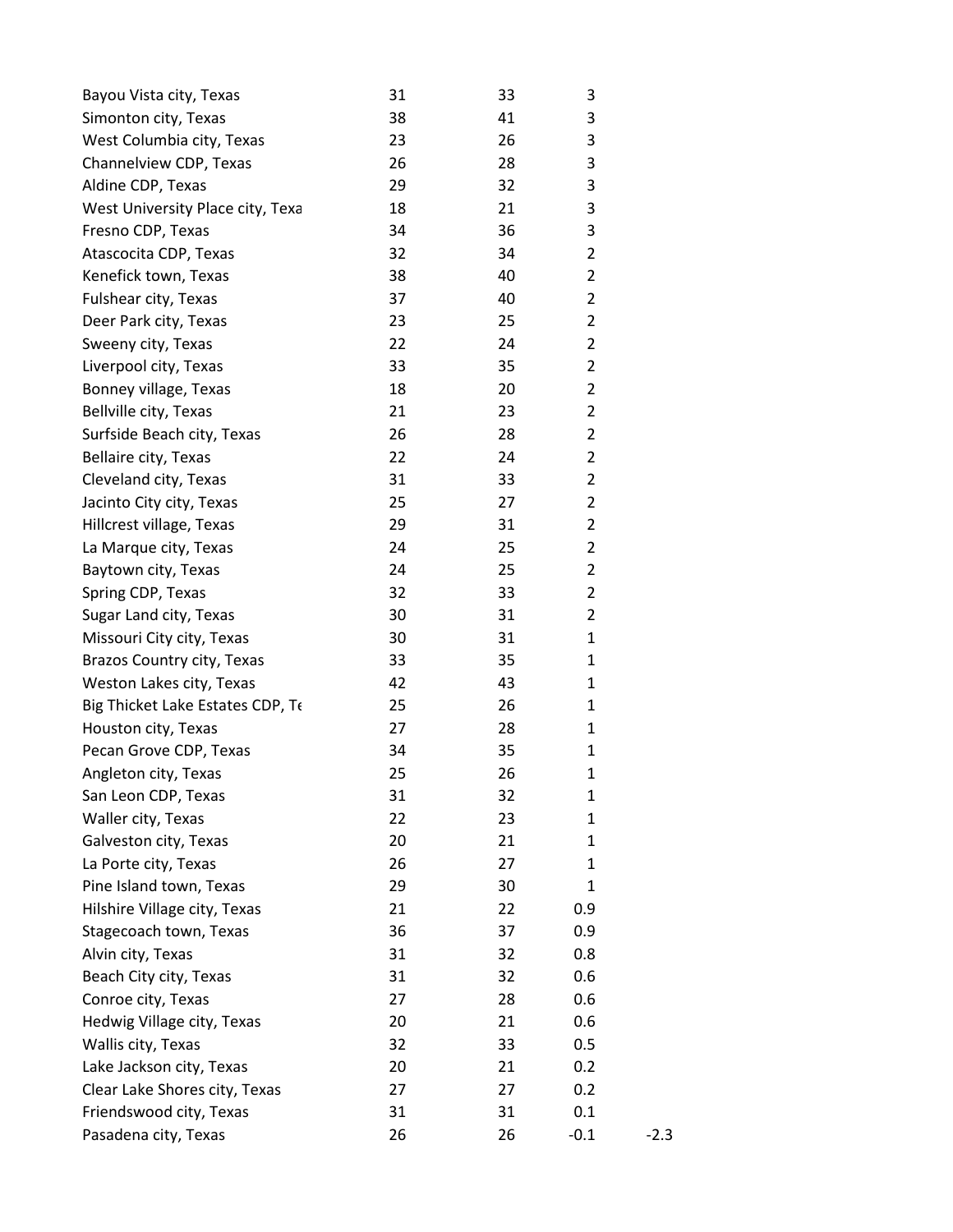| Ames city, Texas                  | 29 | 29 | $-0.1$ |
|-----------------------------------|----|----|--------|
| Katy city, Texas                  | 30 | 30 | $-0.3$ |
| Cinco Ranch CDP, Texas            | 33 | 33 | $-0.3$ |
| Brookshire city, Texas            | 19 | 19 | $-0.4$ |
| Willis city, Texas                | 25 | 25 | $-0.4$ |
| Clute city, Texas                 | 18 | 18 | $-1$   |
| Hitchcock city, Texas             | 26 | 26 | $-1$   |
| League City city, Texas           | 30 | 30 | $-1$   |
| Pattison city, Texas              | 30 | 30 | $-1$   |
| Southside Place city, Texas       | 19 | 19 | $-1$   |
| Pinehurst CDP, Texas              | 35 | 35 | $-1$   |
| Shenandoah city, Texas            | 29 | 29 | $-1$   |
| Sheldon CDP, Texas                | 28 | 27 | $-1$   |
| Spring Valley Village city, Texas | 22 | 21 | $-1$   |
| Humble city, Texas                | 27 | 26 | $-1$   |
| Meadows Place city, Texas         | 27 | 26 | $-1$   |
| El Lago city, Texas               | 27 | 26 | $-1$   |
| Richmond city, Texas              | 25 | 24 | $-1$   |
| Dickinson city, Texas             | 30 | 28 | $-1$   |
| Rosharon CDP, Texas               | 40 | 39 | $-1$   |
| Kendleton city, Texas             | 32 | 31 | $-1$   |
| Fairchilds village, Texas         | 36 | 35 | $-1$   |
| Cut and Shoot city, Texas         | 35 | 34 | $-2$   |
| Winnie CDP, Texas                 | 23 | 21 | $-2$   |
| Oyster Creek city, Texas          | 20 | 18 | $-2$   |
| Jones Creek village, Texas        | 26 | 24 | $-2$   |
| Brazoria city, Texas              | 24 | 22 | $-2$   |
| Seabrook city, Texas              | 27 | 26 | $-2$   |
| Texas City city, Texas            | 24 | 23 | $-2$   |
| The Woodlands CDP, Texas          | 31 | 29 | $-2$   |
| Oak Ridge North city, Texas       | 31 | 29 | $-2$   |
| Stafford city, Texas              | 25 | 23 | $-2$   |
| Webster city, Texas               | 26 | 24 | $-2$   |
| Woodloch town, Texas              | 32 | 30 | $-2$   |
| Tomball city, Texas               | 30 | 28 | $-2$   |
| Mont Belvieu city, Texas          | 30 | 28 | $-2$   |
| Piney Point Village city, Texas   | 22 | 19 | $-3$   |
| Needville city, Texas             | 35 | 32 | $-3$   |
| <b>Cumings CDP, Texas</b>         | 37 | 34 | -3     |
| Splendora city, Texas             | 36 | 33 | $-3$   |
| Hempstead city, Texas             | 27 | 24 | $-3$   |
| Beasley city, Texas               | 28 | 25 | -3     |
| Galena Park city, Texas           | 27 | 24 | $-3$   |
| Crosby CDP, Texas                 | 30 | 26 | -3     |
| Mission Bend CDP, Texas           | 34 | 31 | -4     |
| Bacliff CDP, Texas                | 33 | 28 | -4     |
| Old River-Winfree city, Texas     | 38 | 34 | $-4$   |